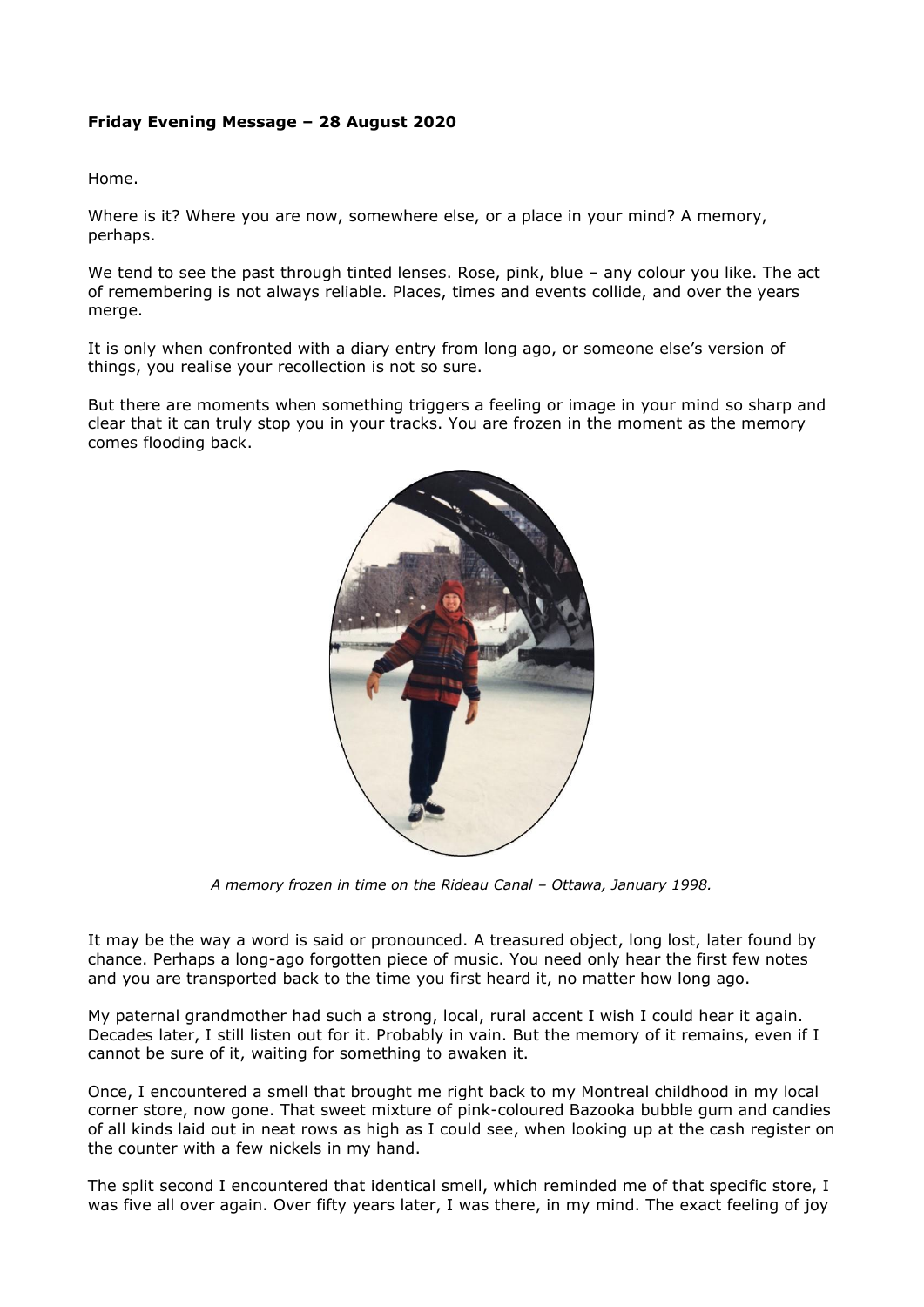and excitement came back to me. That very smell triggering the feeling and memory so crisp and vivid I only had to close my eyes and I was there, in the moment.

It is in those rare moments of being there, in the moment, remembering the past, we wonder how things might have been different had we taken a different path. What might have been had someone said something, given a piece of advice, shared their own learned wisdom.



 *What would you say to your younger self?*

Who I am now and who I was then: not quite the same, yet the same, shaped by the same life lived; perhaps it is only a feeling of one not knowing the other. My younger self would never have made time for me.

I have never found it easy to be good to myself. Never wanted to. Never cared. Is it the same for you? Where does that come from?

Even if I could speak to my younger self, I am not sure what I would say. What could I say? And would it have made any difference? It is only through living, making mistakes, having successes, accumulating experiences, laying down memories, moving from retrospection to introspection that brings you closer and closer to finding yourself. And if not finding yourself, then learning to like yourself; and if not that, then at least learning to live with yourself.

House, *home*. Maison, *accueil*. Hus, *hem*. Haus, *zuhause*. Casa, *hogar*. Regardless of language, we know house and home are not the same thing. You may have a house, but not a home. You may have a home, but it is not your house. You may live in a house here, but your home is somewhere else.

For some, home is yourself. You are at home with yourself. You are not just living with yourself, but you are comfortable and at peace with yourself, and you look back at your life through memories, at ease. No coloured lens needed.

My mother was placed in *a* home last year following my father's death, although it is not her home. It is a place to receive care. My youngest brother continues to live in the family home, the only place he has lived for over forty-five years. In contrast, I have made homes in many places, all of them now memories.

I also have friends who have frequently moved houses, or their furniture around their home, and have wondered what it is they are looking for. If it is a home, I hope they find it, just as I hope you have found yours.

Once, walking through London, I was reminded of home, and the words came easily to me.